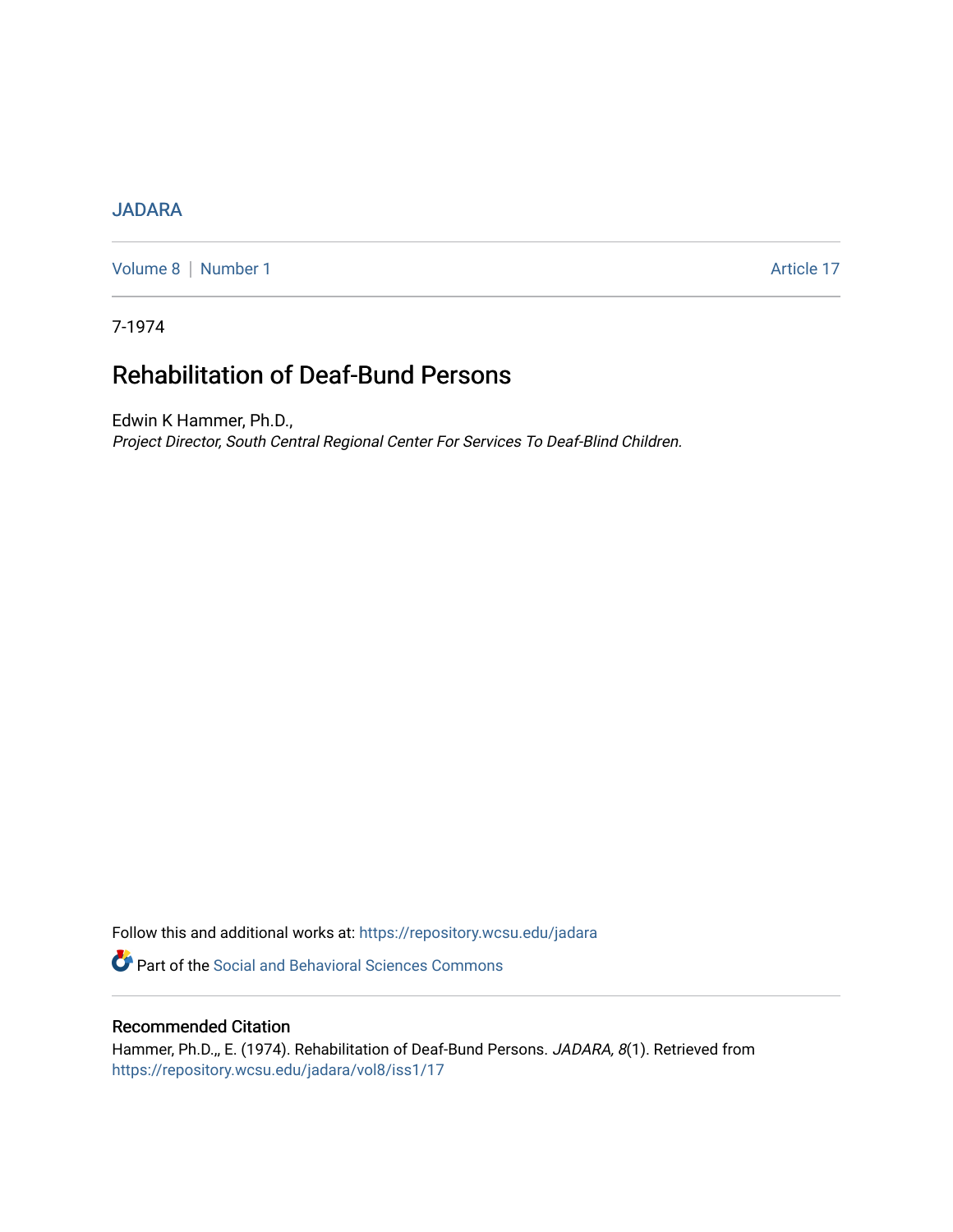## **REHABILITATION OF** DEAF-BUND PERSONS

## EDWIN K. HAMMER, Ph.D., Project Director, South Central Regional Center for Services to Deaf-Blind Children.

Problems that exist in education of deaf-blind persons are dwarfed by those problems which arise when one tries to develop rehabilitation services. Rehabilita tion services have been defined by Bauman (1) as being oriented toward providing the individual not only with vocational independence but also with some degree of social and emotional independence, and with the ability to manage his own affairs. If the deaf-blind person is to move toward some level of independent functioning, services must be available to help him achieve this goal.

Just as the educational field had to change its methods of delivery of services to meet the needs of the larger population of deaf-blind persons, so rehabilitation services must adjust to the requirements of this expanded group. The traditional approach to rehabilitation services has been based upon a medical/treatment model of:

|  |  | $f_{\rm th}$ lind persons as well as many other multihandicanned individuals do not $g_{\rm th}$ |  |
|--|--|--------------------------------------------------------------------------------------------------|--|

Deaf-blind persons, as well as many other multihandicapped individuals, do not fit this model of service.

Disability determination (diagnosis) is often impossible to describe in terms of acuity scores. Other factors which detract from the efficiency of describing the problem in terms of disability include.iack of professional expertise to define the problem, social/cultural/economic components of the client's life which may dominate the definition of the problem, and degrees of function which cannot be defined in terms of traditional evaluations. All of these tend to cloud the path to development of effective services for a deaf-blind person.

Not only is eligibility for services (prognosis) dependent upon restrictive or punitive regulations unrelated to the needs of the client, but also upon such factors as the ability of the client to communicate with rehabilitation workers; the receptivity of the counselor and the community to the idea of undertaking rehabilitation services for so difficult a case; and past experiences in education, training, or habilitation which make the client unsuitable to be considered for further services.

Training (treatment) in the medical method of rehabilitation services has been single-goal oriented. It has treated the "movement toward independence" by the client as an underlying assumption resulting from specific training rather than as the primary goal.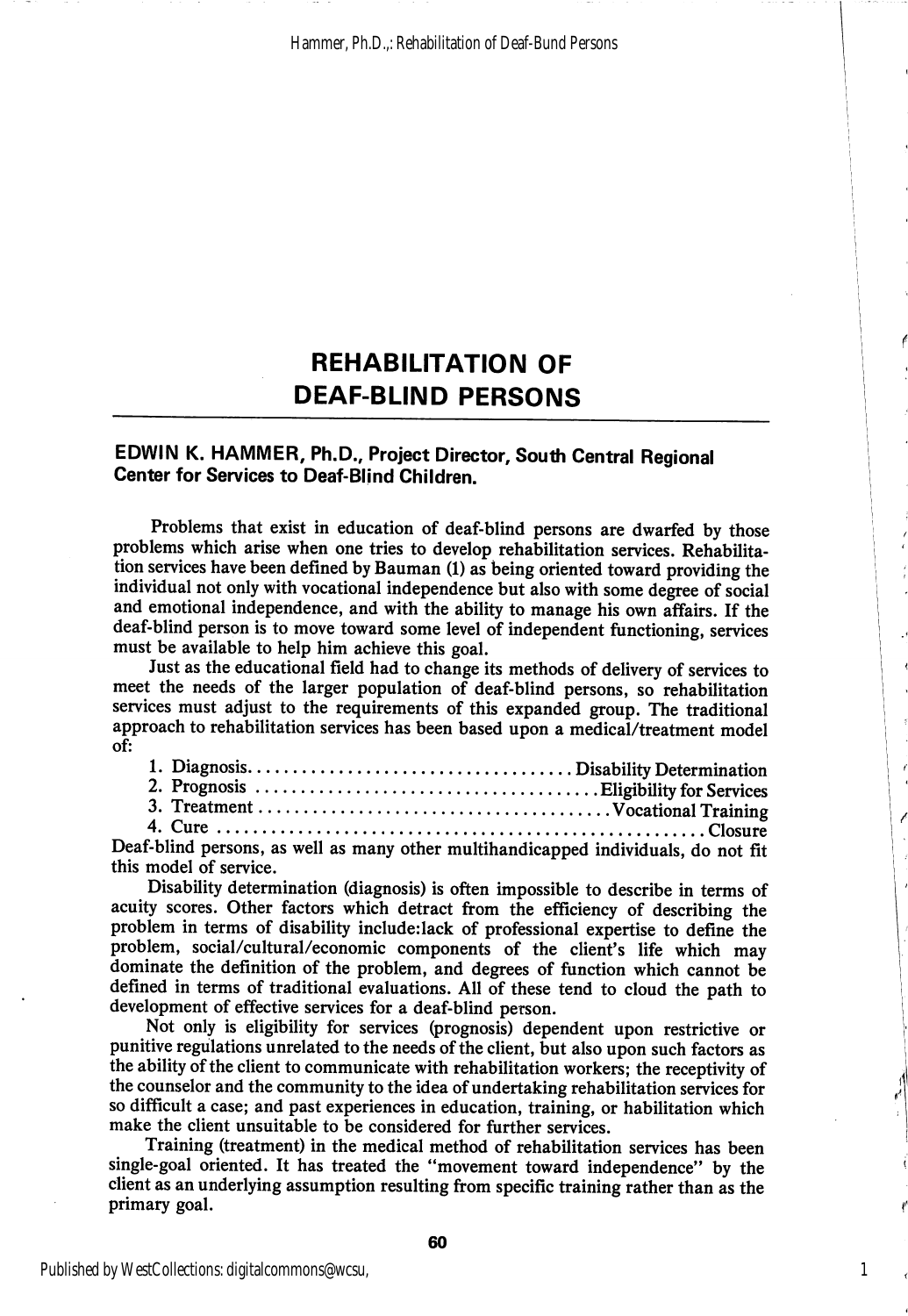#### *JADARA, Vol. 8, No. 1 [], Art. 17*

#### REHABILITATION OF DEAF-BLIND PERSONS

Closure (cure), in the traditional sense, has little meaning when applied to the deaf-blind client. Even when job placement happens, the client continues to need supportive services. Cases must be re-opened, and new plans developed. Even though it may seem to be an overly charged emotional statement, closure often represents the achievement of frustration tolerance by the counselor or client rather than attainment of a really satisfactory goal.

Instead of the medical/treatment model, a different approach to rehabilitation services for deaf-blind persons would seem to be more realistic (and productive). This approach would be behaviorally based, with the goal of moving the person toward a relatively high level of independent functioning with substantially reduced de pendence upon help. In this model, disability determination would rely upon the diagnostic information which established that the client would require long-term case management, and that, unless services were developed, he would become even more dependent upon social and community resources. The behavioral model may be compared with the treatment model as follows:

1. Disability Determination........ Recognition of long-term need for services

- 2. Eligibility for Services . . Elaboration of possible services (long and short term)
- 3. Training  $\ldots$  ....... Development of sequential plan(s) to reduce dependence

4. Closure........... Monitoring of progress in attaining level of independence The basic departure in the behavioral model would be in establishment of a sequential plan to reduce dependence and foster independence. In the behavioral model, training would become an intervention through sequentially arranged steps which would take into account the total picture of the client's needs. Using a behavioral objective approach, each step would be outlined so that the rehabilitation plan of services would become a profile of organized tasks leading to greater total independence, rather than a single job skill with ancillary or implied independence.

In this manner, closure or cure, as envisioned under the medical/treatment model, would not be an all-or-nothing experience. Rather, the counselor would be able to monitor the client's progress, reporting, for example, that he had achieved 4 of 10 objectives of the rehabilitation plan, or  $40\%$  of the movement toward rehabilitation and independence. Such a behavioral approach would bring into perspective the rehabilitation problems of the deaf-blind persons (or the chronically unemployed, low-achieving, or other categories which the closure/cure component of the traditional treatment cannot handle in a realistic manner). It would allow the counselor and client to judge at any time exactly where the client is in his movement toward independence.

## Where Does Rehabilitation Start?

If a behavioral approach to rehabilitation can be developed for deaf-blind persons, several dilemmas may be reduced to a more manageable (and realistic) level for resolution. First of all, the question of when rehabilitation services can begin is no longer based on the client's chronological age. Rehabilitation services begin, in the behavioral model, at the time of onset of disabilities, which may mean at birth. At this point, rehabilitation workers recognize (a) that a client needing services will become the responsibility of Vocational Rehabilitation, (b) that planning for use of funds and personnel will become more efficient as records reveal the numbers of new clients nearing adulthood and the types of disabilities this population present, (c) that the rehabilitation services program will no longer have to rely upon itself to provide all services since training, evaluation, and physical restoration may be begun at the onset of the disability.

What services would rehabilitation provide in a behavioral model? Coordination would become a principal function of the rehabilitation counselor. Time and effort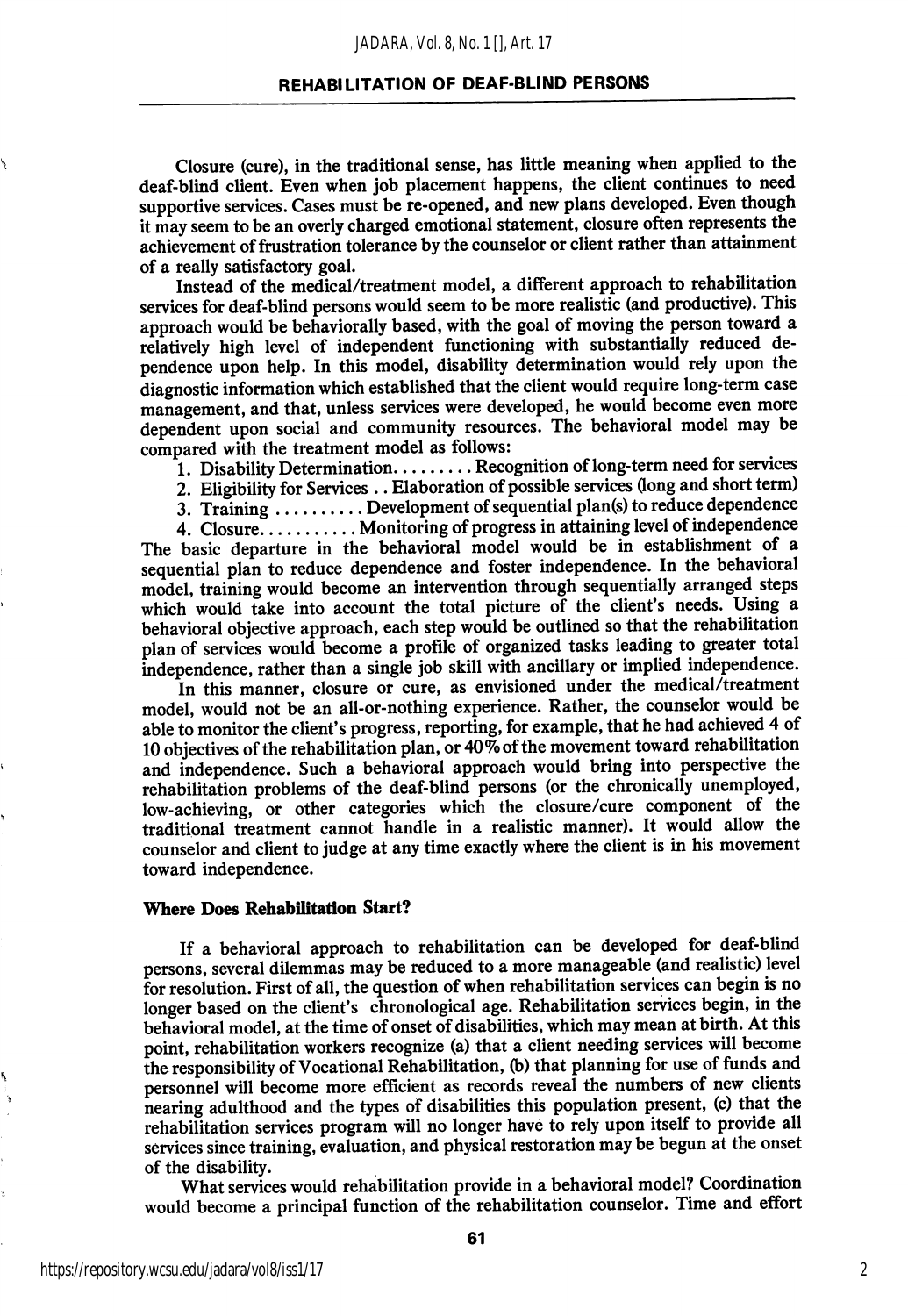## REHABILITATION OF DEAF-BLIND PERSONS

would be expended to develop local funding sources and use of existing community resources. An illustration of such a service may be found in the program for visually handicapped children of the Texas Commission for the Blind. This state agency has caseworkers throughout Texas who search out children needing physical restoration and educational service. The program is for children from birth to ten years of age. While state funds are used for physical restoration, caseworkers actively pursue support from civic clubs, family health insurance programs, school systems, and other community resources to provide needed services for visually impaired children. Caseworkers for visually handicapped children must know of existing federally funded programs which could aid the child's habilitation program — social security benefits, community welfare programs, veterans' benefits, service-related families' benefits, health delivery programs. Through maximum use of all these resources, caseworkers for visually handicapped children were able in 1972 (8) to provide services to 3,152 Texas children. Of these, 548 were helped to the extent that visual problems no longer impeded their development. Surely this type of preventive effort indicates how coordination in the beginning can reduce rehabilitation costs and efforts in later years.

Not only are there obvious benefits from the prevention of disabling conditions, but also children who will need rehabilitation services throughout their lives are known to the agency from the time of initial casefinding. This knowledge allows for planning staff efforts, and programming for the future. As a visually handicapped child nears the age for vocational planning and vocational training, a detailed prognosis of potential employment abilities and educational needs has been developed. Community resources have been alerted to the existence of the client. Parents have received counseling along with the client as to what may be expected and achieved. Rehabilitation becomes just one more step toward independence instead of being a new experience and a new effort to find appropriate service for the visually impaired client.

A second service which rehabilitation can provide through a behavioral model is that of long-term case management. Some clients — such as multihandicapped, deaf-blind persons — will never achieve total independence. Many times these clients are not accepted for services because a vocational goal cannot be defined. If the hard-to-serve client is accepted for services, it is thought that closure must be the goal, and the counselor and client become frustrated as the case is closed, re-opened, and closed in a pattern of alternating hope and despair. Management of difficult cases, such as deaf-blind persons, must include developing community resources for sheltered work settings, providing residential facilities with supervision of clients, and working out meaningful home programs for clients who will never be able to enter competitive or sheltered employment.

Case management in the behavioral model also recognizes that rehabilitation will be a life-long need of the client. Permanent closure may not be achieved in the traditional sense; however, if reduction of dependence can become the target, movement toward independence will be a reportable achievement. In this sense, reportable means that vocational rehabilitation has been able to show that for each dollar spent in vocational rehabilitation services, there has been a several-dollar or greater return in revenue by the employed, rehabilitated worker. If percent of movement toward independence may be compared on a dollar basis to the costs of total care in institutions, this may also provide evidence of the need for expenditure of funds on difficult-to-serve clients. In other words, it seems to be a question, not of whether money will be spent in providing services to difficult cases, but of how these funds will be used.

One further service that rehabilitation can provide which will aid the deaf-blind client to become independent is that of training and informing other professionals. In

Published by WestCollections: digitalcommons@wcsu,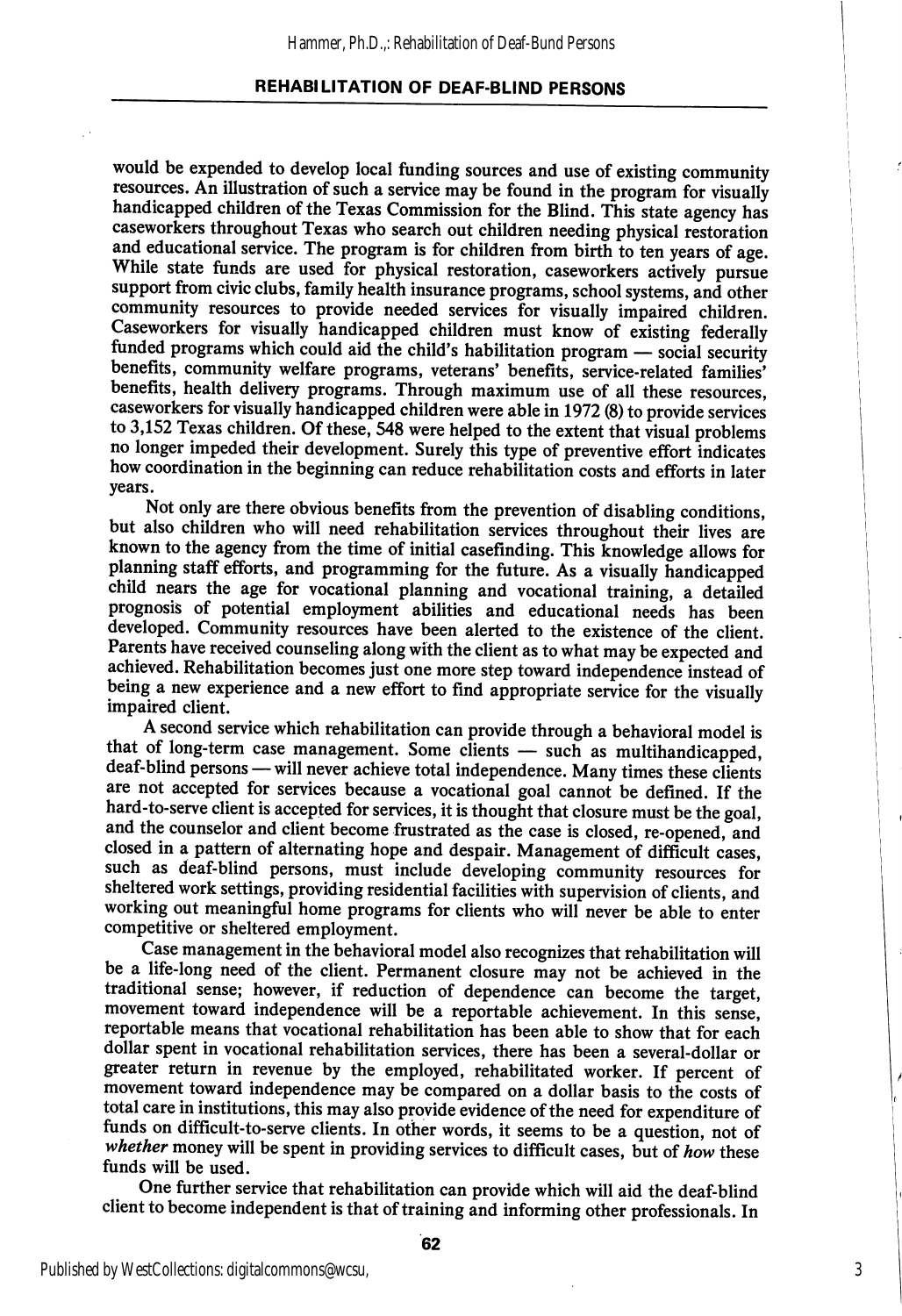### REHABILITATION OF DEAF-BLIND PERSONS

a survey of Texas rehabilitation service for deaf-blind persons (5), a number of agencies were asked what they would need to develop a vocational or prevocational training program for deaf-blind clients. Most requested were staff persons to develop communication skills, specifically in manual language. These agencies already had programs to provide vocational training to blind or multihandicapped persons, and many of them accepted deaf or hearing-impaired clients. Most of the agencies had accepted a deaf-blind client at one time, or had deaf-blind clients currently enrolled. These agencies did not find the complex problems of the deaf-blind clients so greatly different that they could not be integrated into some phase of the existing programs. The agencies did feel, however, that their staffs needed extra training in learning to communicate with the dcaf-blind clients. Modifications or minor adjustments, such as staff development, could be made to accommodate deaf-blind clients. If the professional rehabilitation workers for deaf-blind adults can assist in training others in such skills as communication, local resources for this group can be expanded. A spirit of willingness rather than the expected reluctance to provide services to deaf-blind clients has been demonstrated by the various agencies surveyed.

## What Are the Prospects for Success?

Þ

At present, the prospect for success in the rehabilitation of deaf-blind adults seems negligible. Those who conduct vocational rehabilitation programs in the various states do not seem to be aware that children born during the rubella epidemic are now eight to ten years old. This means that if services are to be available for this population of deaf-blind persons when they need them, pre-vocational training programs are imperative now, and planning for vocational services has a very short.<br>time to get under way. time to get under way.<br> $\frac{1}{2}$  is the under way.

The National Center will provide a valuable resource by training 50 deat-blind persons each year, and will be able to provide short-term training to professional workers to teach them more about deaf-blind persons. However, the Center will not be able actually to serve the large numbers of deaf-blind persons who have been identified at the present time. This means that local resources must be developed, and that statewide services for deaf-blind persons must be coordinated.

Success also depends upon institutions and individuals that serve the deaf extending their missions to include the deaf-blind. Someone should conduct a study of why programs for deaf-blind persons have traditionally been conducted in facilities for the blind. Are deaf-blind persons so routinely served in programs for the deaf that this is taken as a matter of course? Are there attitudes among those working with deaf persons that cause the multihandicapped deaf person — including deaf-blind individuals — to be ignored or denied? individuals — to be ignored or denied?<br>individuals — to be ignored or denied?

It may be of interest to note that of the ten regional centers for deat-bind children in the country, only one is primarily concerned with the education of deaf children; the other centers are in facilities for blind children or in state departments for exceptional children. The National Center is sponsored by a facility for the blind.

The professional workers who serve deaf adults have much to offer toward success of rehabilitation of deaf-blind persons. It will require a commitment from individual workers, and state and national leaders, to achieve this success. Time is a critical factor, and the time to begin is now.

#### BIBLIOGRAPHY

1. Bauman, Mary K. "Rehabilitation and Prevocational Planning for Visually Handicapped Youth." Council for Exceptional Children Selected Convention Papers. Washington D.C.: 1968.